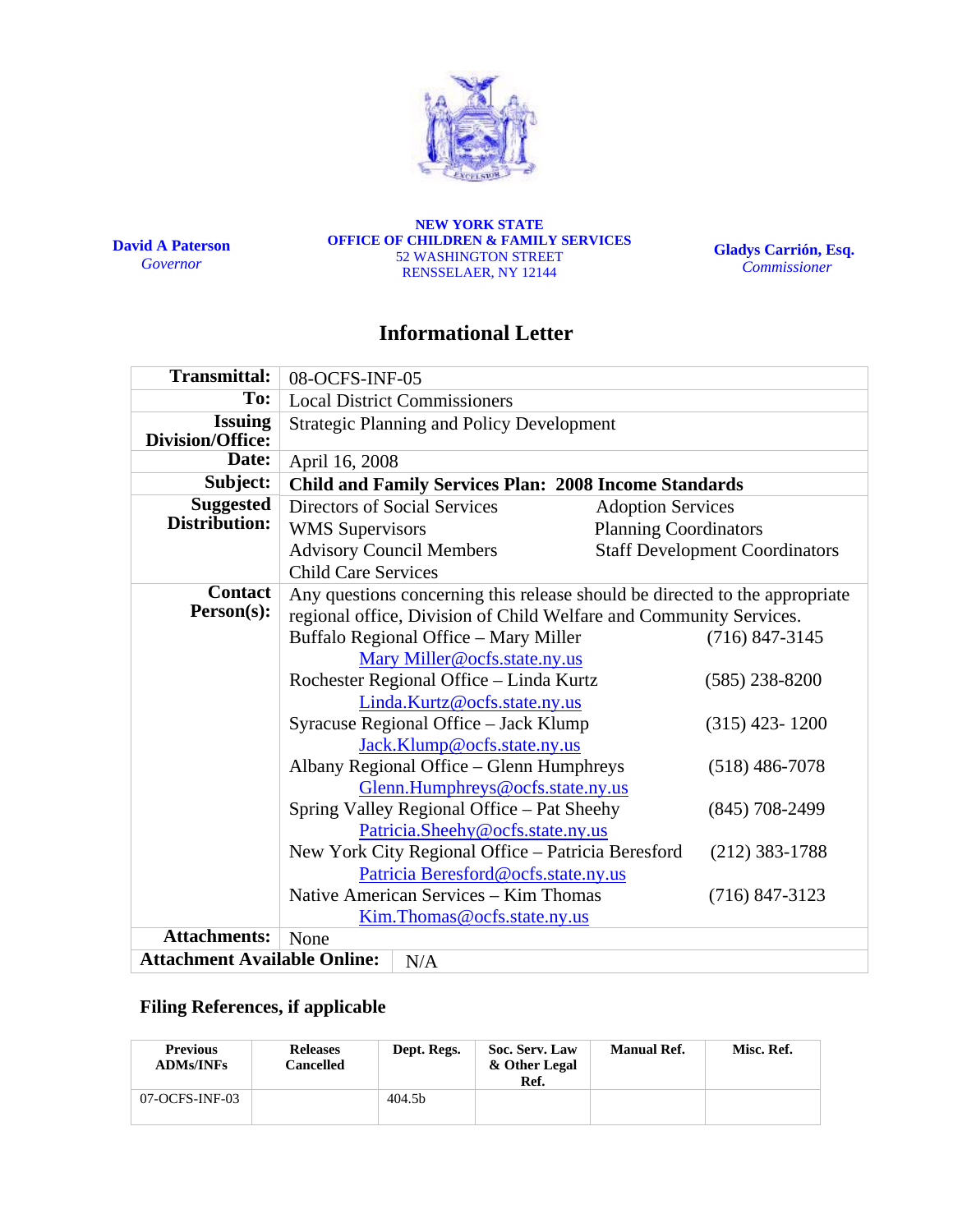### **I. Purpose**

The purpose of this letter is to transmit the 2008 income standards to be used in determining eligibility for services.

### **II. Background**

State income standards are established using poverty guidelines [72 Fed Reg 3147] that are updated periodically in the Federal Register by the U.S. Department of Health and Human Services under authority of 42 U.S.C. §9902(2). Local district eligibility levels are recorded in Appendix F of the local district Child and Family Services Plan. This information is used to update each local district's Welfare Management System services matrix.

#### **III. Program Implications**

The following are the income standards that are to be used, effective June 1, 2008, to determine eligibility for services between June 1, 2008, and May 31, 2009.

| <b>Family Size</b> | <b>Income Standards</b> |
|--------------------|-------------------------|
|                    | \$10,400                |
| 2                  | 14,000                  |
| 3                  | 17,600                  |
| 4                  | 21,200                  |
| 5                  | 24,800                  |
| 6                  | 28,400                  |
|                    | 32,000                  |
|                    | 35,600                  |

For families with more than 8 persons, add \$3,600 for each additional person.

When determining eligibility for a service, apply the appropriate percentage for that service to the above income standards. For example, if a family of three is applying for a service that a social services district provides at 200% income level; multiply the income standard for a family of three by  $200\%$  (17,600 x 2.00 = \$35,200) to determine the income eligibility for that size family for that service.

The new standards have also been incorporated into an updated Eligibility Determination spreadsheet ("Version 9 Eligibility Worksheet 2008"), which is used in the Title XX Below 200% of Poverty calculation. The updated worksheet is located in a public folder that can be accessed through Outlook by clicking each of the following folders in the following order: